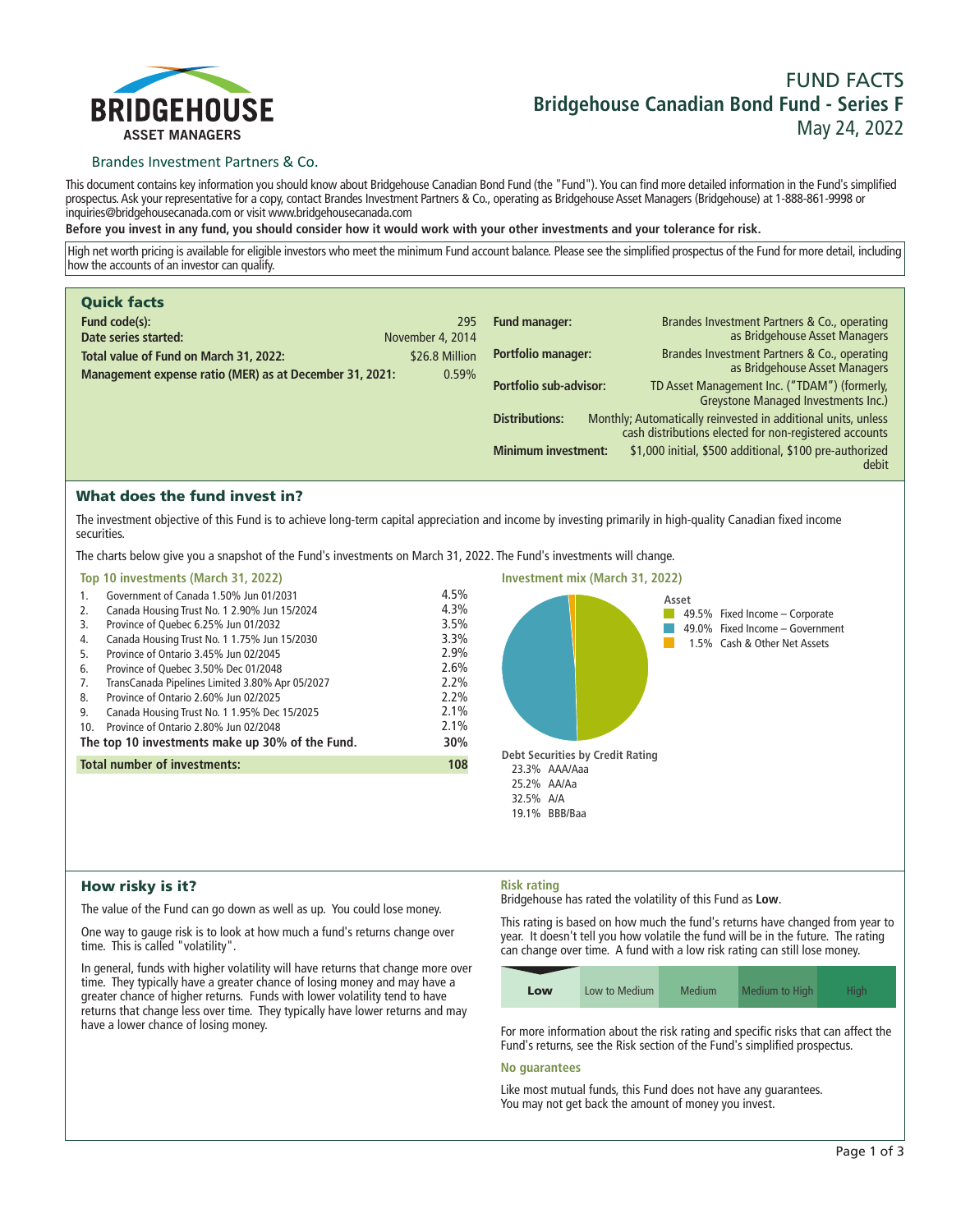

### How has the fund performed?

**This section tells you how Series F units of the Fund have performed over the past 7 years. Returns are after expenses have been deducted. These expenses reduce the Fund's returns.**

#### **Year-by-year returns**

**The bar chart shows the Fund's Series F units annual performance for each of the years shown. The Fund dropped in value once in 7 years. The range of returns and change from year to year can help you to assess how risky the Fund has been in the past. It does not tell you how the Fund will perform in the future.**



#### **Best and worst 3-month returns**

**This table shows the best and worst returns for Series F units of the Fund in a 3-month period over the past 7 years. The best and worst 3-month returns could be higher or lower in the future. Consider how much of a loss you could afford to take in a short period of time.**

|                    | <b>Return</b> | 3 months ending        | If you invest \$1,000 at the beginning of the period |
|--------------------|---------------|------------------------|------------------------------------------------------|
| <b>Best return</b> |               | 6.9% June 30, 2020     | Your investment would rise to \$1,069                |
| Worst return       |               | -6.8%   March 31, 2022 | Your investment would drop to \$932                  |

#### **Average return**

**If you invested \$1,000 in the Series F units of this Fund on the day the Series was established it would be worth \$1,146 as of March 31, 2022. This represents an annual compound rate of return of +1.9%.**

| Who is this fund for?                                                                                                                                                                                                                                                                                                 | A word about tax                                                                                                                                                                                                                                                                                                                                                                                                                                                                       |
|-----------------------------------------------------------------------------------------------------------------------------------------------------------------------------------------------------------------------------------------------------------------------------------------------------------------------|----------------------------------------------------------------------------------------------------------------------------------------------------------------------------------------------------------------------------------------------------------------------------------------------------------------------------------------------------------------------------------------------------------------------------------------------------------------------------------------|
| • This Fund is suitable for investors who are long term investors and who<br>wish to add the appreciation and income potential of Canadian fixed<br>income securities to their portfolio.<br>This Fund is not suitable as a short term investment or for investors who<br>cannot tolerate a low degree of volatility. | In general, you'll have to pay income tax on any money you make on a fund.<br>How much you pay depends on the tax laws where you live and whether or not<br>you hold the Fund in a registered plan, such as a Registered Retirement<br>Savings Plan or a Tax-Free Savings Account.<br>Keep in mind that if you hold your fund in a non-registered account, any fund<br>distributions are included in your taxable income, whether you receive them in<br>cash or have them reinvested. |

# How much does it cost?

**The following tables show the fees and expenses you could pay to buy, own and sell Series F units of the Fund. The fees and expenses - including any commissions can vary among each series of a fund and among funds. Higher commissions can influence representatives to recommend one investment over another. Ask about other funds and investments that may be suitable for you at a lower cost.**

#### **1. Sales charges**

**This Series of units does not have a sales charge option.**

#### **2. Fund expenses**

**You don't pay these expenses directly. They affect you because they reduce the Fund's returns. As of December 31, 2021, the Fund's expenses were 0.59% of its value. This equals \$6 for every \$1,000 invested.**

|                                                                                                                                                                                                                         | Annual rate (as a % of the<br>fund's value) |
|-------------------------------------------------------------------------------------------------------------------------------------------------------------------------------------------------------------------------|---------------------------------------------|
| Management expense ratio (MER)                                                                                                                                                                                          |                                             |
| This is the total of the Fund's management fee and operating expenses as at December 31, 2021. Bridgehouse Asset<br>Managers waived some of the Fund's expenses. If we had not done so, the MER would have been higher. | 0.59%                                       |
| Trading expense ratio (TER)                                                                                                                                                                                             |                                             |
| These are the Fund's trading costs.                                                                                                                                                                                     | $0.00\%$                                    |
| <b>Fund expenses</b>                                                                                                                                                                                                    | 0.59%                                       |

#### **More about the trailing commission**

**There are no trailing commissions paid in respect of this Series of units.**